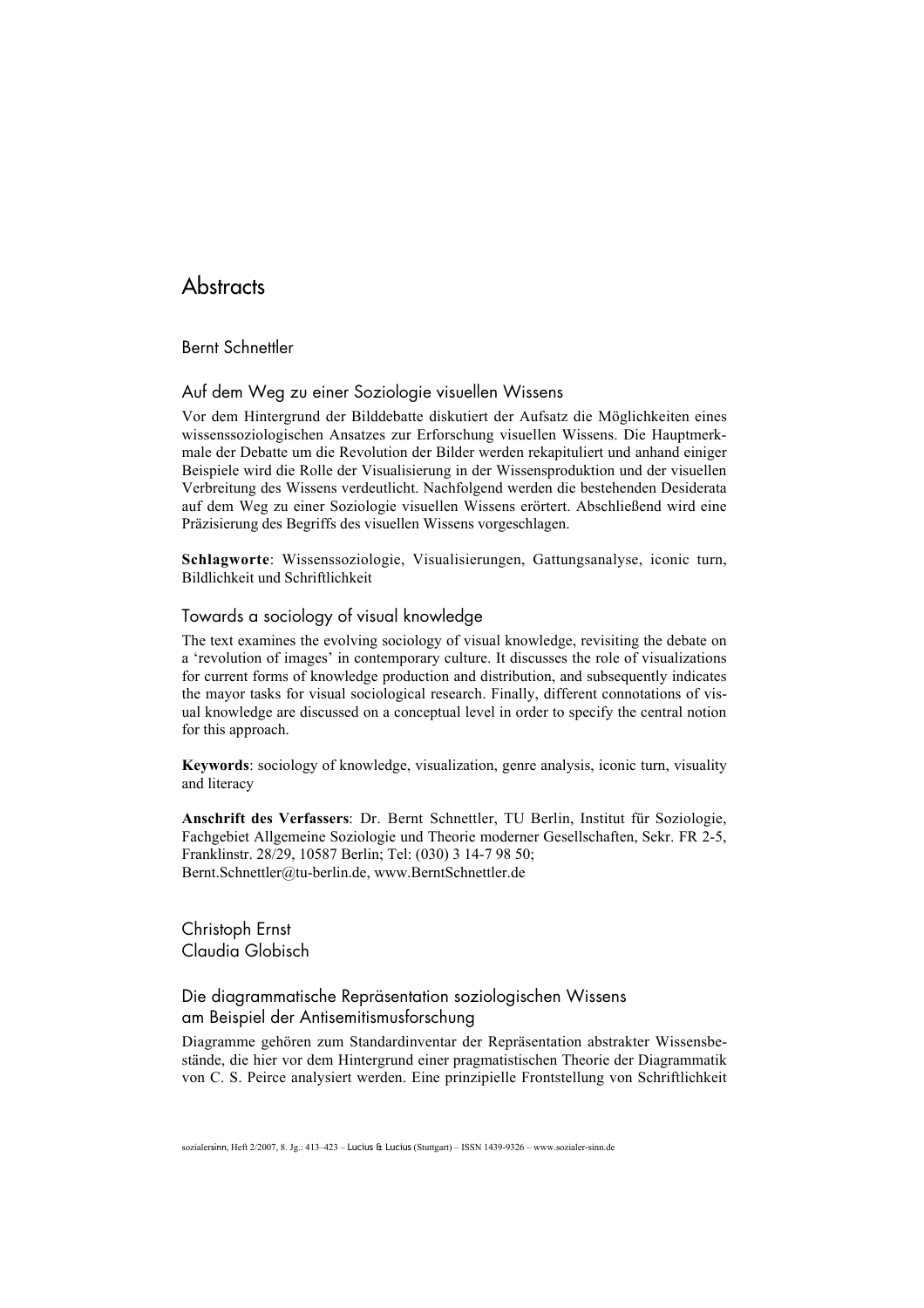und Bildlichkeit wird anhand der Untersuchung von Diagrammen als Medientyp und Zeichenklasse in einer Mittellage zwischen Text und Bild verneint. Diagramme repräsentieren häufig abstrakte Zusammenhänge von Funktionsprinzipien und Gesetzmäßigkeiten und dienen dem "Sichtbarmachen des Unsichtbaren". Diagramme sind somit weder Schriften noch Bilder, sondern stellen eine eigenständige Zeichenklasse dar, deren Stärke es ist, begrifflich erfasste Sachverhalte auf ihre Grundrelationen zu abstrahieren und bildlich zu repräsentieren. Diagramme sind als Repräsentationsformen für Wissen besonders effizient, wenn es um abstrakte Sachverhalte und um die Darstellung komplexer Funktionszusammenhänge mit synchronen und diachronen Faktoren geht. Im Zentrum steht die Frage, inwieweit es zur Ausbildung eines spezifisch "diagrammatischen" visuellen Wissens kommt. Hierzu wird die Theorie der Diagrammatik der semiopragmatischen Philosophie von Charles S. Peirce, die den pragmatischen Zeichengebrauch in den Mittelpunkt rückt, herangezogen. Das Analysemodell um fasst drei Ebenen: diagrammatische Strukturen, diagrammatische Referenzen und diagrammatische Schlüsse: Diagramme erlauben eine Kombination von Einblick und Überblick, reduzieren Komplexität und ermöglichen mit dem "diagrammatic reasoning" abduktives Schlussfolgern. Die semiopragmatische Analyse wird an drei Diagrammbeispielen aus der Antisemitismusforschung exemplarisch vorgeführt. Es zeigt sich, dass diagrammatische Ordnungen des Wissens zwischen einer linearen und einer nicht-linearen Wissensrepräsentationsform changieren, denen eine zunehmend eigenständige Rolle in der Wissensproduktion zukommt.

Schlagworte: Diagrammatik, Abduktion, Pragmatismus, visuelle Analysen

## The diagrammatic representation of sociological knowledge. The example of anti-Semitism studies

The representation of scientific knowledge by use of diagrams is a widely established practice. With reference to C.S. Peirce's pragmatic theory of diagrammatic signs the analysis of this practice shows that writing and image cannot be placed in opposition to each other. Instead, diagrams, understood both as a form of media and as signs, are shown to be an intermediate class, that is, situated between writing and image. Diagrams often represent abstract interrelations between functional principles and universal rules, serving to 'make the invisible visible' and can be particularly useful for the representation of complex relations involving both synchronic and diachronic factors. It follows that diagrams are neither words nor pictures, but rather a discrete class of signs which enables a transformation of written relations into a more abstract form by means of visual representation. The key question in this respect is whether it is possible to refer to the formation of a specifically "diagrammatical" type of knowledge: Peirce's semio-pragmatic theory of diagrammatic signs, which focuses on a pragmatic use of signs, is drawn upon in order to address this concern. His model of analysis encompasses three levels: (a) diagrammatic structures; (b) diagrammatic references; and (c) diagrammatic reasoning. Accordingly, diagrams reduce complexity and enable a combination of in depth and general comprehension as well as abductive diagrammatic reasoning. The semio-pragmatic analysis of three diagrams from the field of anti-Semitism studies shows that diagrams alternate between linear and non-linear forms of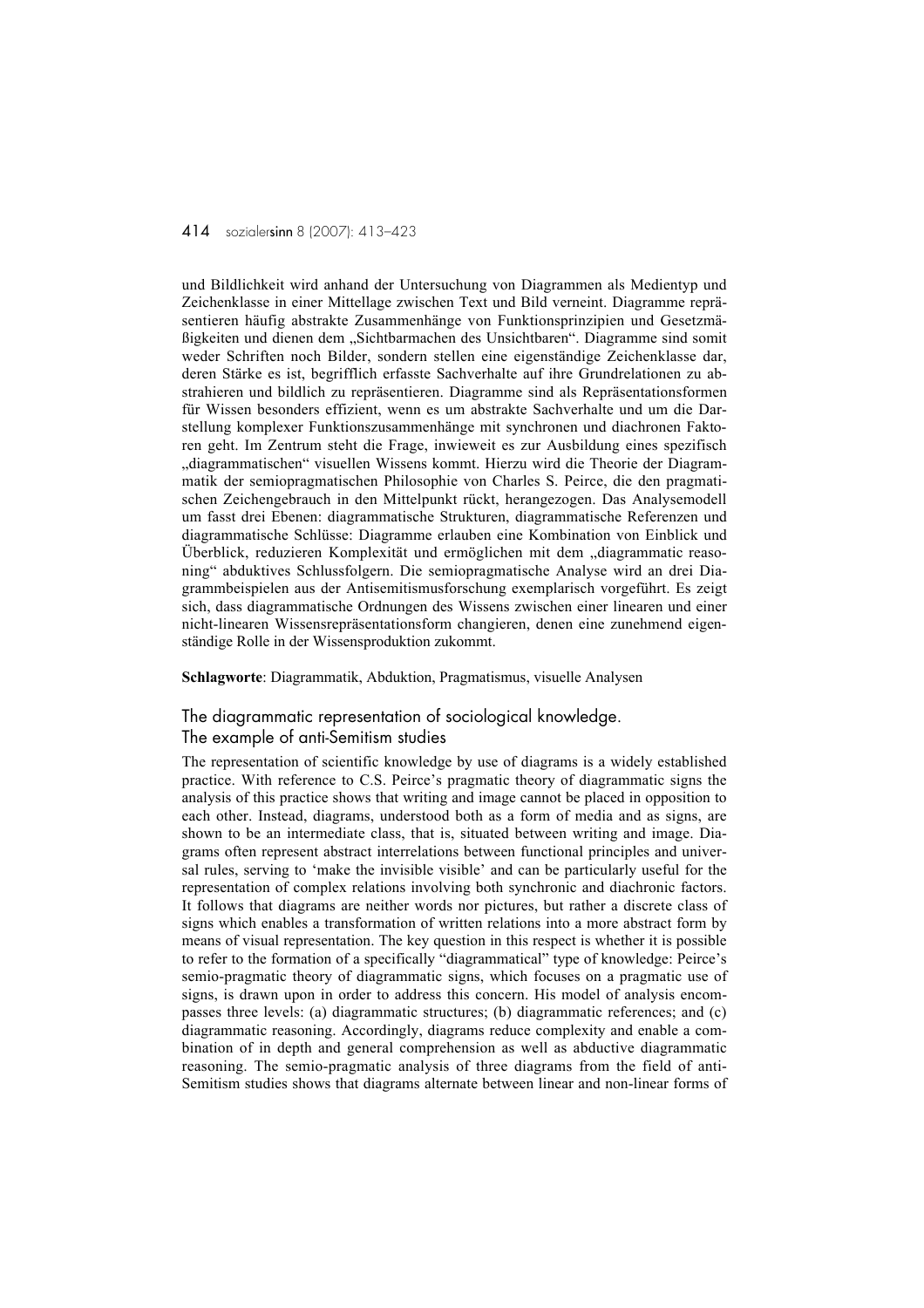knowledge representation, and that they are furthermore accorded a role of increasing importance in the production of knowledge in general. Diagrammatic knowledge combines linear with nonlinear forms of knowledge orders and diagrams progressively acquire a sovereign role in contemporary knowledge production.

Keywords: diagrammatic, abduction, pragmatism, visual analysis

#### Anschriften der Verfasser:

Dr. Christoph Ernst, Institut für Theater- und Medienwissenschaft, Bismarckstraße 1, 91054 Erlangen; Tel: (0162) 2 66 83 35; ernstchristoph@web.de Claudia Globisch M.A., Institut für Soziologie, Kochstraße 4, 91054 Erlangen; Tel: (09131) 8 52 20 91; mobil: (0177) 7 77 13 04; claudia.globisch@soziol.phil.uni-erlangen.de

Regine Herbrik Tobias Röhl

Visuelle Kommunikationsstrategien im Zusammenspiel. Gestik im Fantasy-Rollenspiel

Am Beispiel der Interpretation von Videodaten aus Pen-and-Paper-Rollenspielsitzungen wird deutlich gemacht, wie lautsprachliche und gestisch-visuelle Bestandteile der Kommunikation in Face-to-Face-Interaktionen zusammenwirken. Da sich der Sinn einer kommunikativen Handlung erst aus dem Zusammenspiel aller beteiligten Ebenen erschließt, profitiert die Erforschung der Face-to-Face-Interaktion von der Berücksichtigung der visuellen Ebene der Kommunikation. Gesten können dabei einem nichtsprachlichen, körperlichen Bereich des Wissens zugeordnet werden, der lediglich visuell vermittelt werden kann. Für die visuellen Kommunikationsformen im Rollenspiel sind mehrere spezifische Ambiguitäten kennzeichnend. Deutlich wird darüber hinaus die Besonderheit der Visualität: Gesten sind durch die Simultanität des Visuellen ökonomisch, legen die sichtbaren Beschreibungsmerkmale eines in Frage stehenden Objektes verbindlich fest, fungieren als "Gedankenspeicher" und treten als "Präsenzeffekt" (Gumbrecht) einer imaginierten Welt auf.

Schlagworte: Visuelle Soziologie, Gesten, Fantasy-Rollenspiel, Face-to-Face-Interaktion, Kommunikation, Wissenssoziologie, Videoanalyse, sozialwissenschaftliche Hermeneutik

### Visual communication strategies in interaction. Gestures in fantasy role-playing games

By analysing video data taken from pen&paper role-playing sessions, the article shows how spoken and gestural-visual elements of communication interact in face-to-face situations. Since meaning of communication can only be fully grasped by including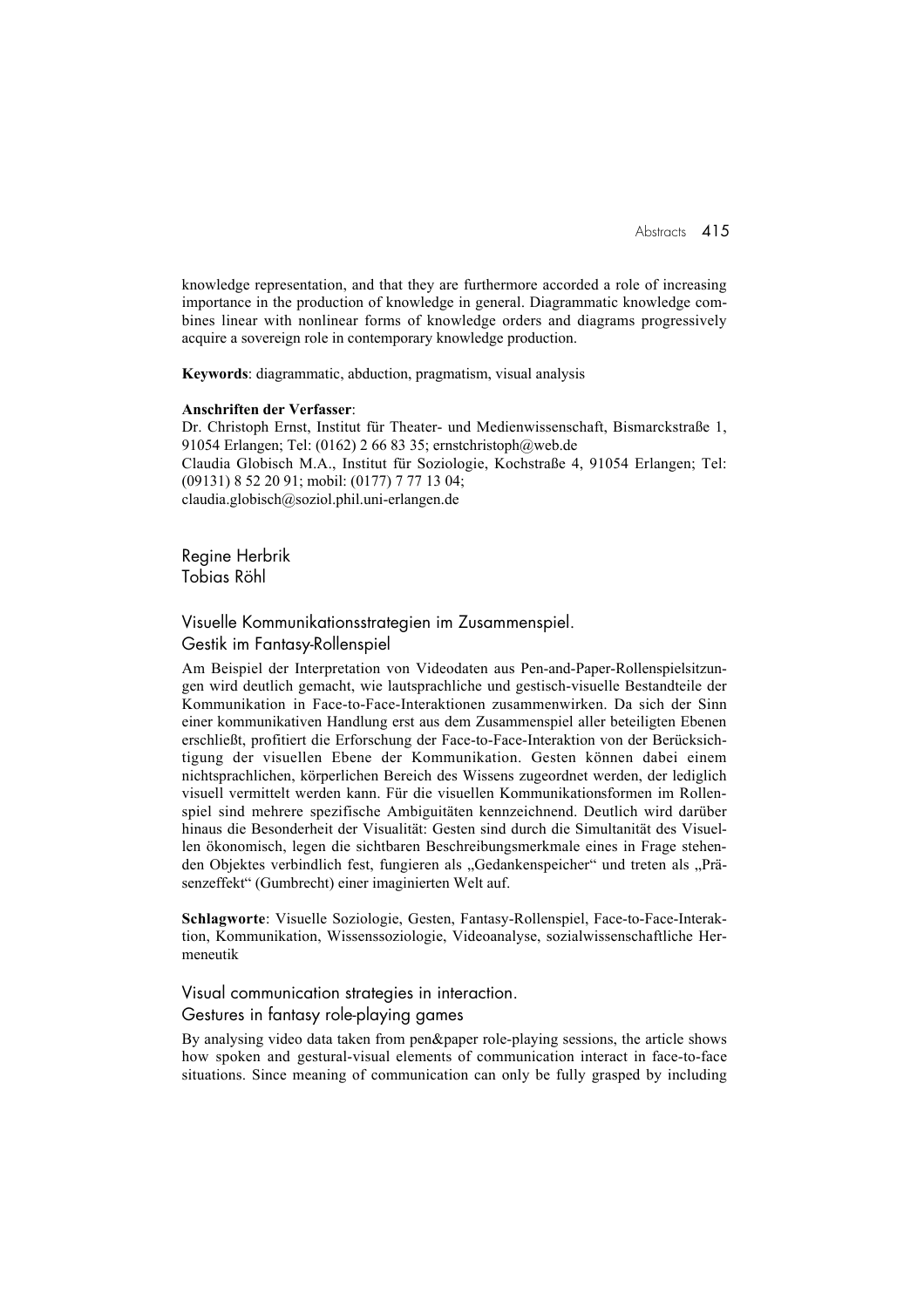these different elements in the analysis, research on face-to-face interaction benefits from taking the visual aspect of communication into account. Gestures can be attributed to a non-predicative, corporal domain of knowledge, which can only be mediated visually. Visual means of communication in role-playing games can be characterized by several specific ambiguities. Furthermore, distinct qualities of this visual form can be identified: due to their simultaneous presentation gestures are economic means of communication, they are able to define the visual aspects of denoted objects in a rigid manner, they are used as "visual reminders" and function as "presence effects" (Gumbrecht) of an imagined world.

Keywords: Visual sociology, gestures, role-playing games, face-to-face interaction, communication, sociology of knowledge, video analysis, sociological hermeneutics

Anschrift der Verfasser: Regine Herbrik, M.A., Tobias Röhl, M.A., Universität Konstanz, Forschungsgruppe Wissenssoziologie, Universitätsstr. 10, 78457 Konstanz; Tel.: (07531) 88-21 65; regine.herbrik@uni-konstanz.de, tobias.roehl@uni-konstanz.de

#### Jo Reichertz

### Der marodierende Blick – Überlegungen zur Aneignung des Visuellen

Vor dem Hintergrund der medienwissenschaftlichen Theorie Vilém Flussers wird der Frage nach der Bedeutung des Bildes, insbesondere der Infographiken, für das Wissen nachgegangen. Infographiken dienen als Text-Bild-Kombinationen einer kondensierten Wissensvermittlung. Sie sind nicht nur 'Medien der Darstellung' sondern auch 'Medien des Denkens'. Als solche verändern sie die Art der Wissensaneignung gegenüber dem gedruckten Wort grundlegend. Anders als beim Lesen eines Textes tastet das Auge des Betrachters sie nicht in einer festgelegten Sequenz ab, sondern simultan und holistisch. Sie befördern deshalb den ,marodierenden' Blick. Dieser Blick wird mit Bezug zum diagrammatischen Zeichen und zur Abduktion bei Peirce als Produkt einer bestimmten Sehkultur und insofern als soziokulturell vorgeprägt verstanden. Die These des marodierenden Blickes betont die weitgehende Unabhängigkeit der je subjektiven Aneignungs- und Deutungswege vom Angeeigneten und Gedeuteten. Sorgfältige, wissenssoziologische Aneignungsstudien bildlicher Wissensrepräsentationen können deren Verfahrensweise aufdecken und die Bedeutung der Infographiken im Kampf der Aufmerksamkeitsökonomie aufzeigen. Somit wird eine Verschiebung in der Wissenschaft zur Werbung als Produkt und Ausdruck der sich aktuell rasant beschleunigenden Industrialisierung der Wissensproduktion und Wissensverteilung deutlich.

Schlagworte: Visuelles Wissen, Wissensaneignung, Infographiken, Abduktion, Sehkultur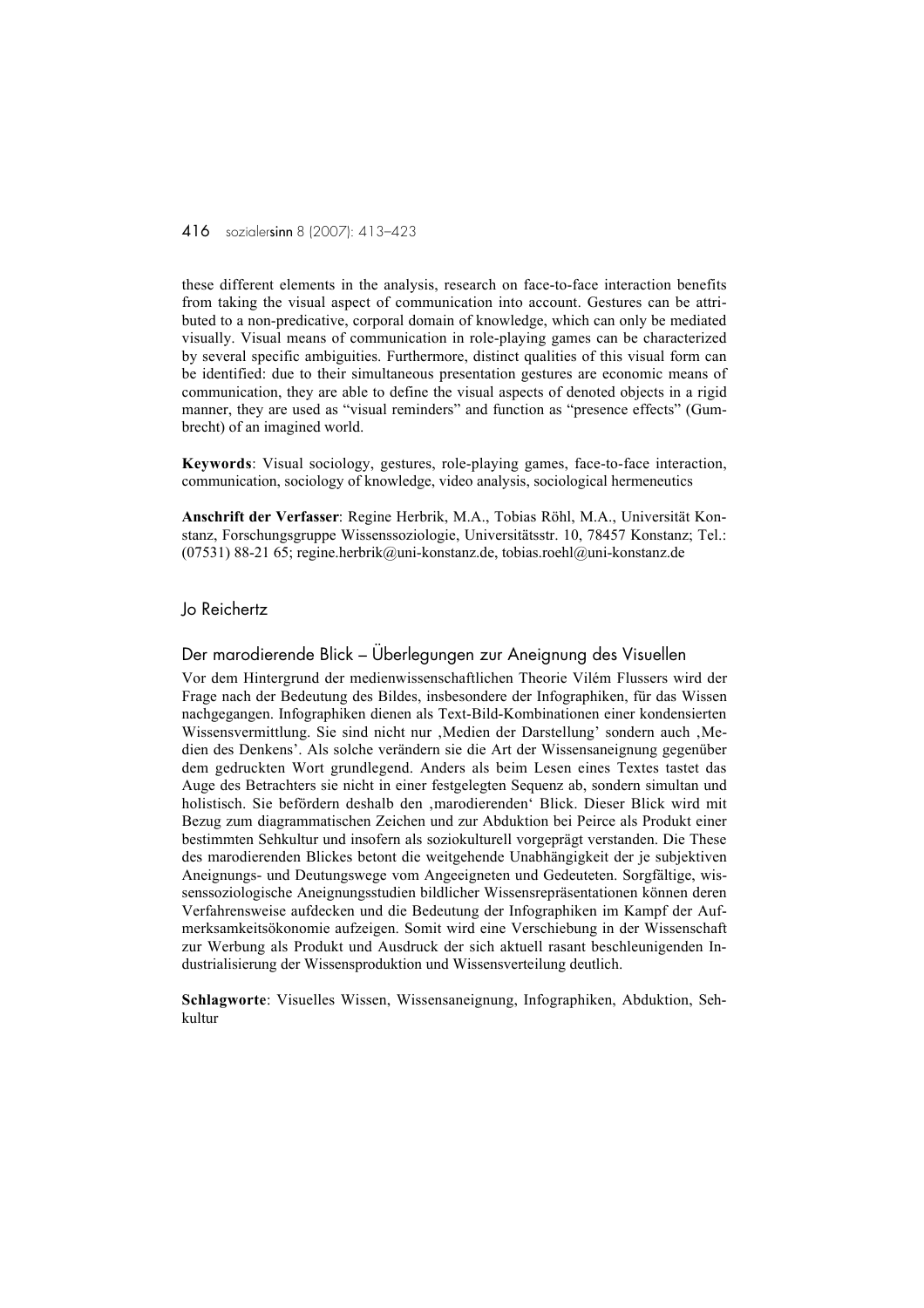### The Marauding Look – Reflections on the Appropriation of the Visual

Starting off from the media theory of Vilém Flusser the relevance of images for present knowledge production is discussed by focusing on info-graphics, which are combinations of texts and images operating as compressed knowledge transmitters. They are not merely 'media of representation' but 'media of thinking', that dramatically change the ways of knowledge acquisition compared to printed words. Unlike in reading text, the look does not scan them following a predefined sequence, but grasps them simultaneously and holistically. Hence, they foster 'the marauding look'. This look is – related to Peirce's concepts of the diagrammatic sign and of abduction – conceived as a result of a certain visual culture and as shaped by socio-cultural looking conventions. The thesis of the marauding look emphasizes that every subjective way of its apprehension and interpretation is independent of the apprehended and interpreted. Careful sociological studies of visual knowledge acquisition can uncover this process and show the significance of info-graphics in the struggle of the 'economy of attention'. Reichertz states a significant shift in science towards promotion and advertisement as product and expression of the rapidly accelerating industrialization of knowledge production and dissemination is unveiled.

Keywords: visual knowledge, knowledge acquisition, infographics, abduction, visual culture

Anschrift des Verfassers: Prof. Dr. Jo Reichertz, Universität Duisburg-Essen, FB Geisteswissenschaft, Kommunikationswissenschaft, R12 R04 B08,Universitätsstr. 12, 45117 Essen; Tel.: (0201) 1 83-28 10; jo.reichertz@uni-due.de

### Jürgen Raab

### Die , Objektivität' des Sehens als wissenssoziologisches Problem

Der Beitrag behandelt die "soziale Genese des Blicks" und die soziologischgenetischen Sinndeutung des Kunstwerks als wissenssoziologische Probleme der 'Objektivität' des Sehens. Hierzu rekonstruiert der Autor die Bezüge von Kunstgeschichte und Wissenssoziologie zu ihrer Gründungszeit. Raab beleuchtet die Parallelen und Divergenzen in den theoretischen Entwürfen von Karl Mannheim, Erwin Panofsky und Pierre Bourdieu und verbindet diese Erörterungen mit der Frage nach der jeweiligen methodischen Umgangsweise mit den im Wahrnehmungsakt sich vollziehenden Prozessen der Sinnkonstitution. Um der gesteigerten Komplexität sowie den Paradoxien medialer Bildkommunikation und der sich entsprechend wandelnden Wahrnehmungsweisen gerecht zu werden, plädiert Raab für eine an Berger und Luckmann anschließende, phänomenologisch und hermeneutisch orientierte visuelle Wissenssoziologie.

Schlagworte: Visuelle Soziologie, Wissenssoziologie, Bildhermeneutik, Karl Mannheim, Erwin Panofsky, Pierre Bourdieu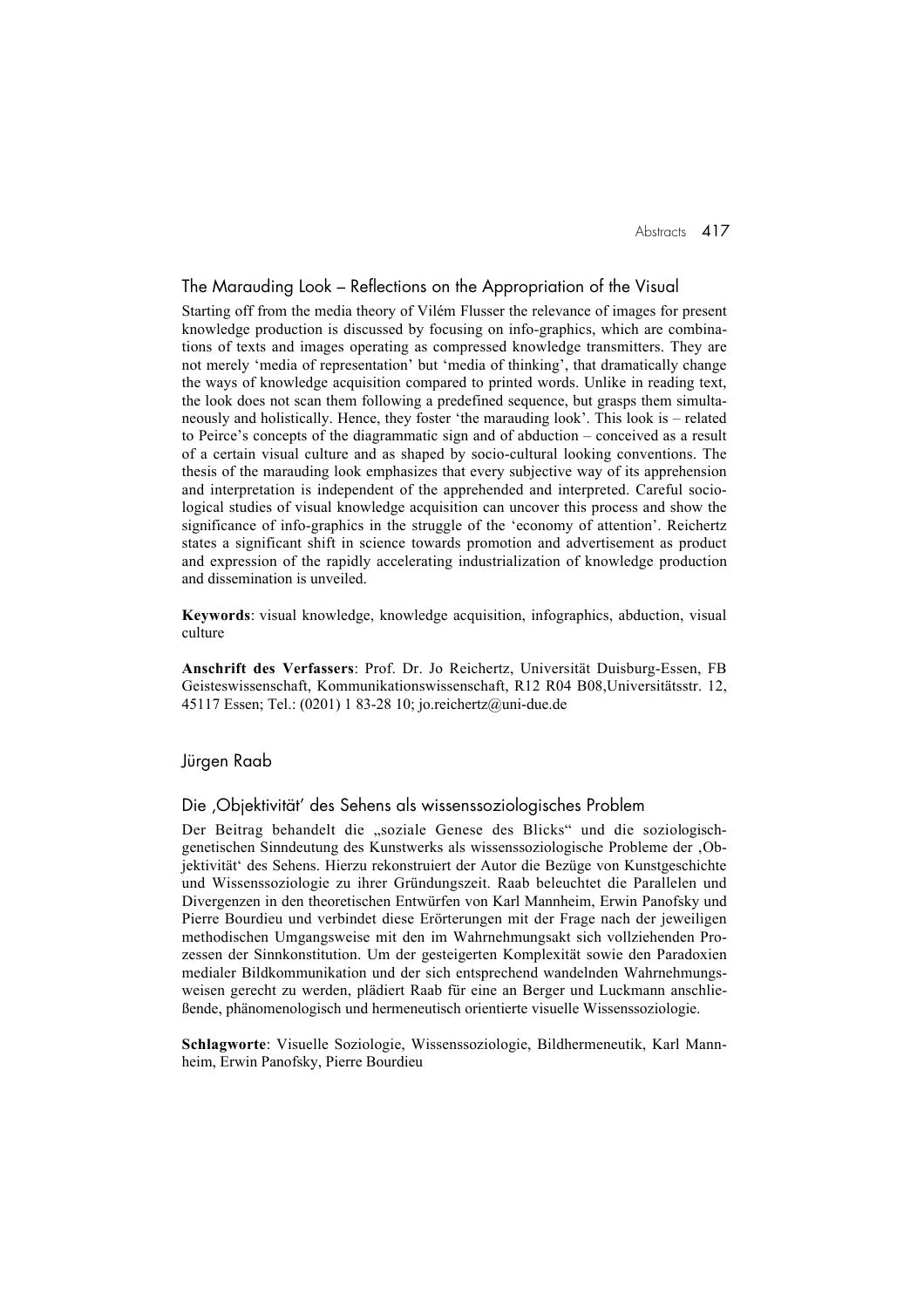### The objectivity of seeing as a problem in the sociology of knowledge

The article discusses the "social genesis of the view" and the sociological-genetic interpretation of works of art as problems of the 'objectivity' of seeing. For this purpose the author reconstructs the relations of art history and sociology of knowledge in its formative years. Raab outlines and examines the parallels and divergences in the theoretical concepts of Karl Mannheim, Erwin Panofsky, and Pierre Bourdieu in regard to their methodical approaches in describing and analyzing the processes of the constitution of sense in the acts of visual perception. In order to confront the increasing complexity and the paradoxes of media communication as well as the changing ways of visual presentation and perception, Raab argues for a sociology of visual knowledge, which follows the theory of Berger and Luckmann in its main features, and is phenomenologically and hermeneutically oriented in addition.

Keywords: visual sociology, sociology of knowledge, hermenutics of visual data, Karl Mannheim, Erwin Panofsky, Pierre Bourdieu

Anschrift des Verfassers: PD Dr. Jürgen Raab, Universität Luzern, Institut für Soziologie, Kasernenplatz 3, CH-6000 Luzern; Tel.: (+41 228) 70 22; juergen.raab@unilu.ch; http://www.unilu.ch/deu/dr.\_juergen\_raab\_78856.aspx

### Ulrich Oevermann

Implizite objektive Hermeneutik in der Hysterieanalyse als Paradigma für Freuds Übergang von der Neurologie zur Psychoanalyse – Zugleich ein professionalisierungsgeschichtlicher Befund

Der durch die Freud'sche Psychoanalyse bewirkte Paradigmenwechsel im Kanon der Erfahrungswissenschaften wird systematisch bestimmt im Hinblick auf die Selbsterkenntnis des Subjekts in seiner leiblichen Positionalität, das daraus resultierende notwendige Bedingungsverhältnis von Bewusstsein und Unbewusstem und das daraus wiederum sich ergebende Problem der methodologischen Erschließbarkeit des Unbewussten im empirischen Datenmaterial. In diesem Licht erscheinen die auf den Rationalitätsbegriff sich konzentrierenden Handlungstheorien als vergleichsweise oberflächlich und unfähig, die maßgeblichen, durch unbewußte Dispositionen generierten Strukturen sozialer Prozesse zu erfassen. Freuds Leistung als Begründer der Psychoanalyse wird als durch den Habitus von Forschung und ärztlicher Praxis gewährleistete Kontinuität des Übergangs von herausragender neurologischer Forschung zu psychoanalytischer Forschung und Praxis rekonstruiert. Bei dem Bruch in diesem Übergang handelt es sich keineswegs um einen Bruch mit den Naturwissenschaften; er reduziert sich vielmehr auf die lebensgeschichtliche Kontingenz, dass Freud als Jude chancenlos war, einen Lehrstuhl für Neurophysiologie zu besetzen. Es wird an drei Schlüsselargumenten in den frühesten Schriften zur Psychoanalyse gezeigt, dass der mit der Behandlung und Erforschung der Hysterie sich vollziehende Übergang zur Psychoanalyse wesentlich auf Konstruktionen beruht, die als Vorgriffe auf die Methodologie der ob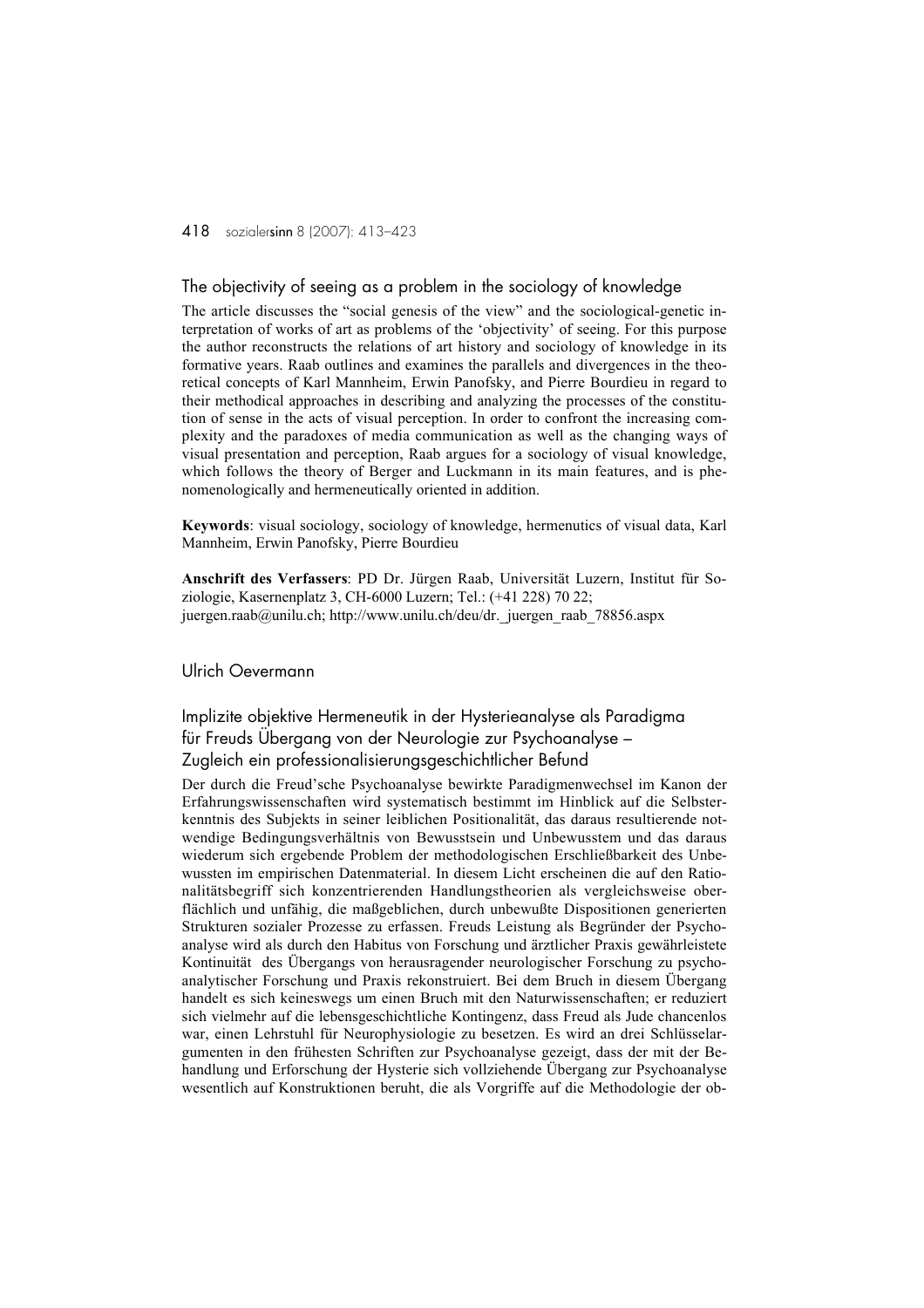jektiven Hermeneutik gelten können. In dieser Betrachtung werden die Psychoanalyse zu einer sozialwissenschaftlichen Leitdisziplin und die objektive Hermeneutik zu einer methodologischen Basis der Psychoanalyse.

Schlagworte: Freud, objektive Hermeneutik, Psychoanalyse, Hysterie, objektiver Sinn von Symptomen, Professionalisierung.

Implicit objective hermeneutics in the analysis of hysteria as a paradigm for Freud's transition from neurology to psychoanalysis – At the same time findings in the history of professionalisation

The paradigm-change in the empirical sciences caused by Freud's psychoanalytical theory is systematically worked out with respect to the problem of self-knowledge of the subject in its body positionality, to the resulting necessary conditional hiatus between consciousness and the unconscious and to the thereby generated methodological problem of the logical inference of the unconscious from empirical data. In this perspective, the traditional action theories focusing on rationality appear as comparatively superficial, and not sufficiently able to analyse the main structures of social processes, which are generated by unconscious dispositions. Freud's achievement is historically reconstructed as the result of his discrimination as a Jew, repudiating him a call to a chair of neurophysiology and thereby forcing him to run a medical practice for neuropathological diseases. But behind this forced biographical rupture his habitus as a researcher in the natural sciences continually operated in the medical profession, too. With respect to three different key arguments and constructions the article shows that Freud's engagement in the problem of explaining and working therapeutically with cases of hysterical pathology – the basis for the future development of the psychoanalytic framework – systematically is guided by theoretical concepts of meaning which preconceive the key concepts of "objective hermeneutics". In this perspective psychoanalysis is uncovered a leading discipline for the social sciences and objective hermeneutics is to be regarded a methodological base for psychoanalysis.

Keywords: Freud, objective hermeneutics, psychoanalysis, hysteria, objective meaning of pathological symptoms, professionalisation.

#### Anschrift des Verfassers:

Prof. Dr. Ulrich Oevermann, Johann Wolfgang Goethe-Universität, Robert-Mayer-Str. 5, 60054 Frankfurt/M.; Oevermann@soz.uni-frankfurt.de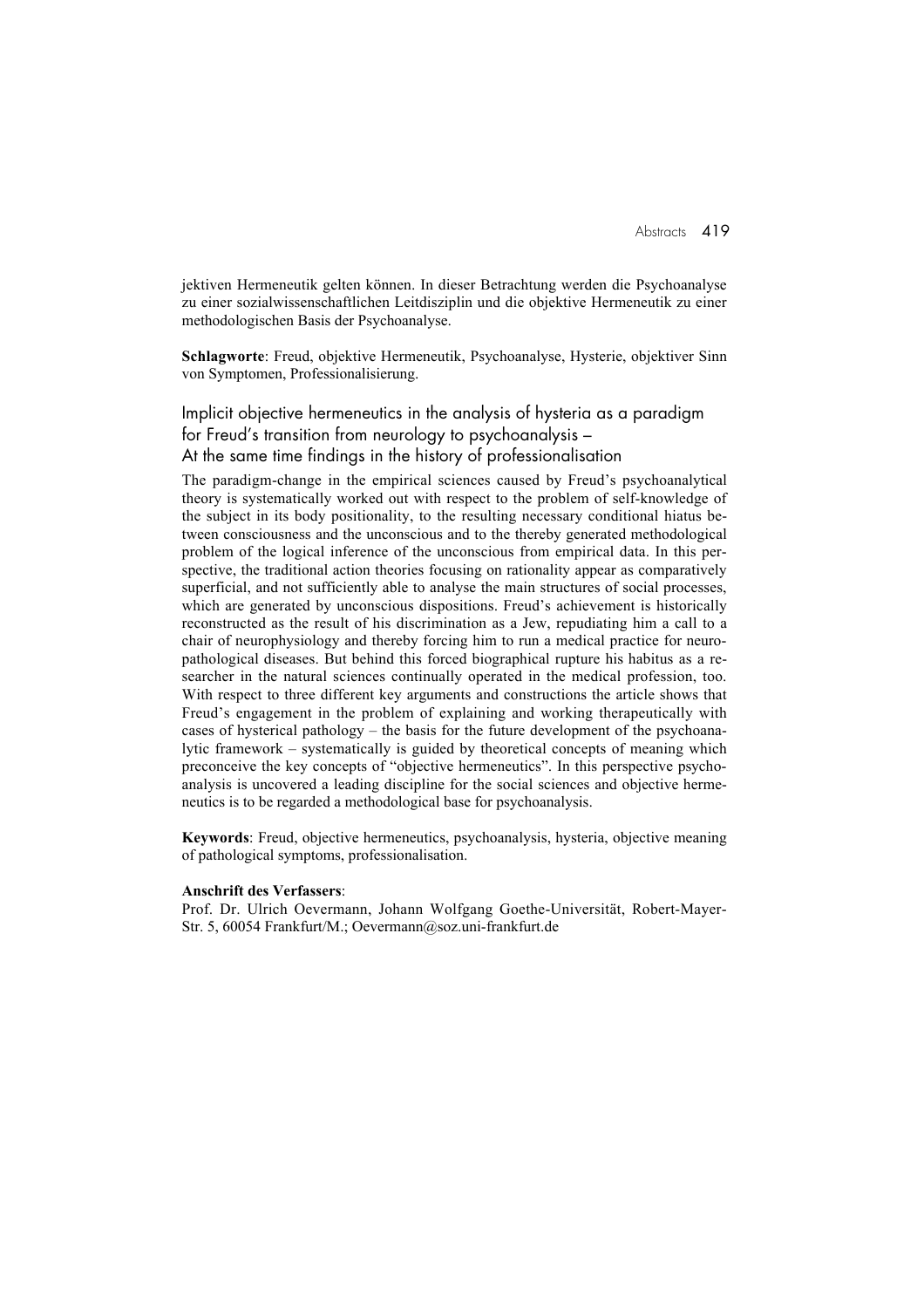## Axel Jansen

## The Scientific Profession's Role in National Consolidation. Alexander Dallas Bache's Motives for the 1863 Founding of the National Academy of Sciences

Why was the U.S. National Academy of Sciences founded in 1863—during the Civil War and at a time of severe national trial? By analyzing sample documents light is shed on the motives by Alexander Dallas Bache, superintendent of the U.S. Coast Survey and leader of mid-nineteenth-century American scientists. Bache and his circle had long discussed ideas for an academy. Some scholars have suggested that the Civil War opened up legislative opportunities for such plans through which the group around Bache intended to further secure their professional standing. But an analysis of sample letters shows that Bache, at a time of low Union morale following several setbacks in the field, sought symbolically to assume cultural leadership and to support the endangered nation-state. The National Academy of Sciences was designed to help consolidate the nation rather than the profession, and in this respect its founding context differed from its sister institutions in Paris and in London.

Keywords: Alexander Dallas Bache, Francis Lieber, (United States) National Academy of Sciences, USA, Civil War, professions, science as a profession, national consolidation, objective hermeneutics

## Die Rolle der Wissenschaft als Profession für die nationalstaatliche Konsolidierung. Rekonstruktion der Motive Alexander Dallas Baches für die Gründung der amerikanischen Nationalakademie 1863

Warum wurde die amerikanische Nationalakademie (National Academy of Sciences) inmitten des Bürgerkrieges und in einer Zeit gegründet, in der der amerikanische Nationalstaat in seiner Existenz bedroht war? Die Analyse einer Auswahl von Dokumenten gibt Aufschluß über die Motive von Alexander Dallas Bache. Bache war Supterintendent der U.S. Coast Survey und führendes Mitglied der amerikanischen "Community of scientists" in den 1850er Jahren. Bereits vor dem Krieg hatte Bache die Idee einer Nationalakademie mit engen Kollegen diskutiert. In der Forschung hat sich der Eindruck ergeben, dass der Bürgerkrieg und ein politisch gewogener Kongress Bache und seinen Kollegen nun eine Gelegenheit bot, diese Idee umzusetzen und damit auch ihre eigene Rolle zu stärken. Die Motivation Baches liegt aber, so zeigt die Deutung, in dem Wunsch, die Nation, die sich 1862 im Anschluss an mehrere militärische Niederlagen in einer Krise befand, durch die Gründung einer Akademie symbolisch zu stützen. Die Gründung diente also der Konsolidierung des Nationalstaats und nicht der Profession, wie dies in London und in Paris der Fall gewesen war.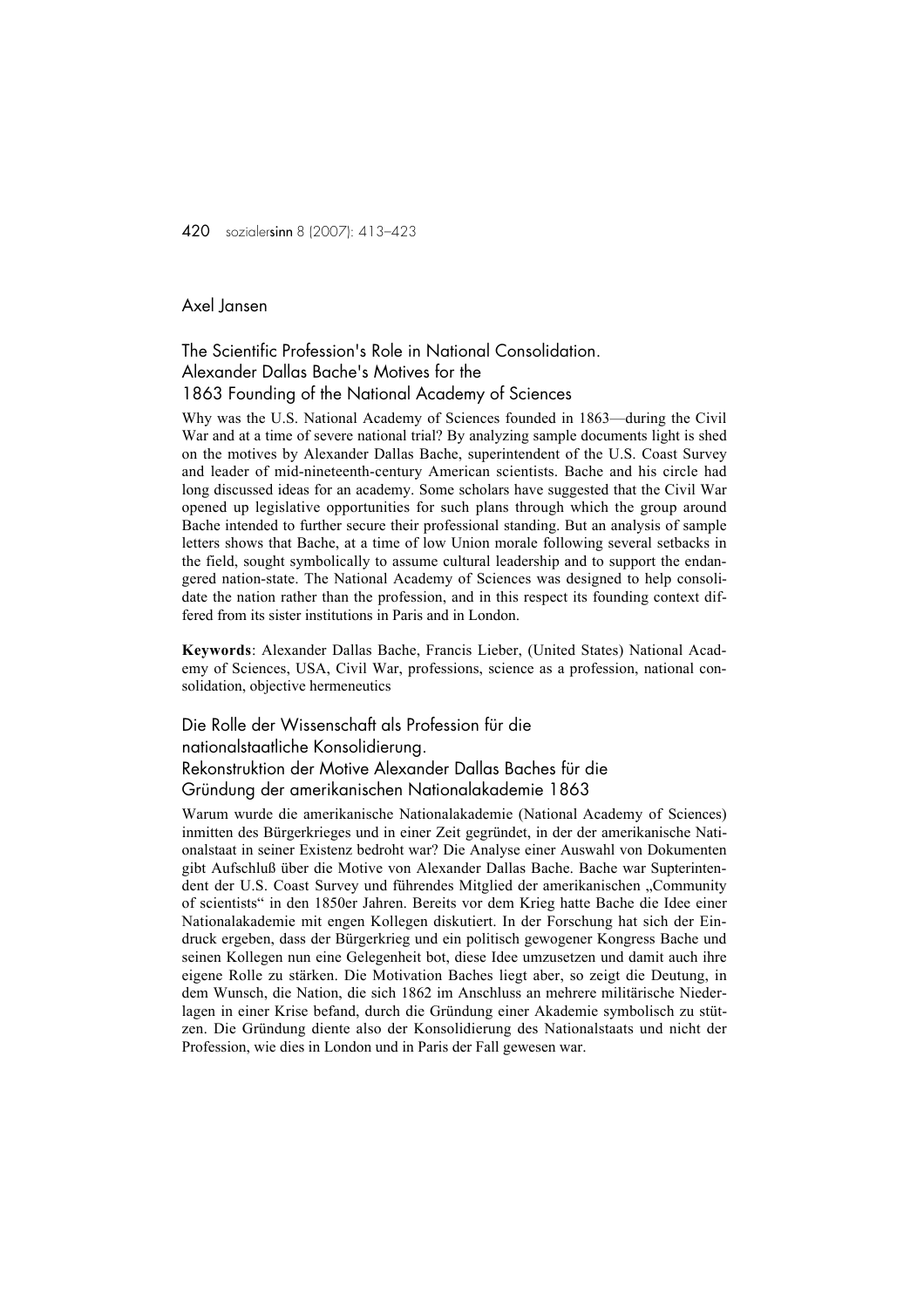Schlagworte: Alexander Dallas Bache, Francis Lieber, (United States) National Academy of Sciences, Nationalakademie, Sezessionskrieg, amerikanischer Bürgerkrieg, USA, Professionalisierungstheorie, Wissenschaft, Briefanalyse

Anschrift des Verfassers: Dr. Axel Jansen, J. W. Goethe-Universität Frankfurt/M., Institut für England- und Amerikastudien, Grüneburgplatz 1, 60629 Frankfurt/M.; a.jansen@em.uni-frankfurt.de

Axel Fehlhaber Detlef Garz Sandra Kirsch

'Wie ich Nationalsozialistin wurde'.

Erste Annäherung an eine Typologie weiblichen Engagements in der nationalsozialistischen Bewegung auf Basis der Abel-Collection

Der Beitrag resümiert erste Ergebnisse eines Forschungsprojektes zur politischen Sozialisation früher NSDAP-Parteianhänger. Auf der Basis objektiv-hermeneutischer Rekonstruktionen autobiographischer Texte, die 1934 im Rahmen eines wissenschaftlichen Preisausschreibens verfasst wurden, geht der Artikel unter Konzentration auf weibliche Parteimitglieder der Frage nach, wie Frauen unterschiedlicher Herkunft und unterschiedlicher Generationen sich für die 'Bewegung' engagierten, wie sie ihr Engagement vor dem Hintergrund ihrer Biographie darstellen und begründen und welche Bedeutungen des Nationalsozialismus für ihr Selbst- und Weltverständnis sich daraus rekonstruieren lassen.

Schlagworte: Nationalsozialismus, historische Biographieforschung, politische Sozialisation

'How I became a National Socialist' – First approaches towards a typology of women's commitment in the Nazi movement

The paper presents first results from research about early adherents of the Hitler movement and their way into the Nazi party. This paper is based on objective hermeneutic reconstructions of autobiographical texts which were written by women in 1934 for a scientific prize contest. We will focus on the question, how women of different ages and with different backgrounds got involved into the Nazi movement and how they describe and justify their activities. Regarding the women's biographies, the question will finally be which typological patterns can be worked out in respect of the relation between the meaning of Nazi ideology and their view of self and world.

Keywords: National Socialism, (historical) biographical research, political socialization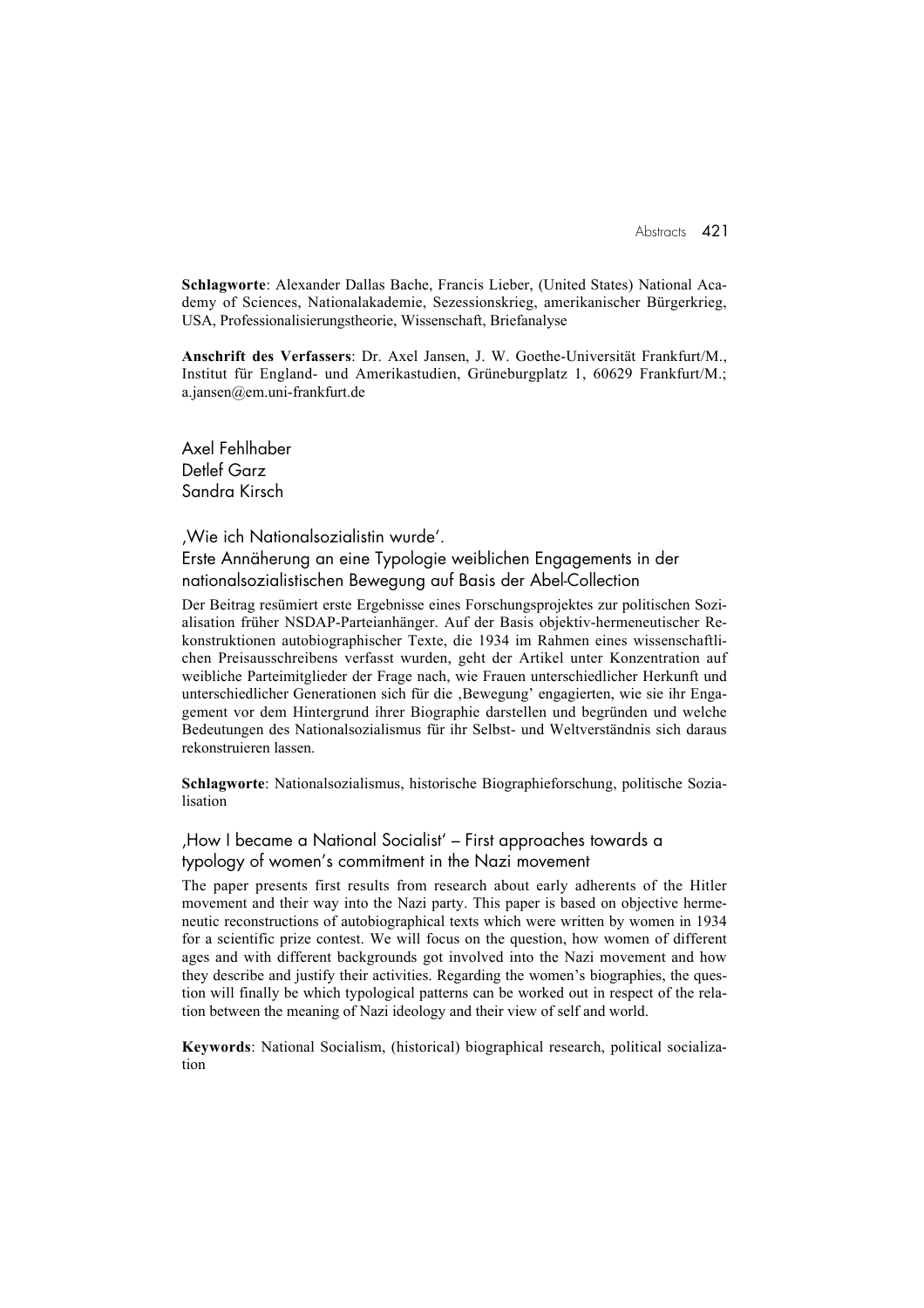Anschrift der Verfasser: Dr. Axel Fehlhaber, Prof. Dr. Detlef Garz, Dipl.-Päd. Sandra Kirsch, Johannes Gutenberg Universität Mainz, Fb. 02, Pädagogisches Institut, Col.- Kleinmann Weg 2, 55099 Mainz; Tel.: (06131) 39-2 00 84, Fax: (06131) 39-2 12 77; fehlhabe@uni-mainz.de, garz@uni-mainz.de, sakirsch@uni-mainz.de

#### Ronald Hitzler

#### Observation und Exhibition. Vom Leben im elektronischen Panoptikum

Bezüglich des Verhältnisses von Observation und Exibition in der medienbeherrschten Gegenwart wird gezeigt, dass neben dem strafarchitektonischen Panoptikum als Disziplinierungsinstrument ein Panoptikum existiert, das sich an der Tradition des Kuriositätenkabinetts orientiert. Das Sinnbild dieses Panoptikums ist nicht das Benthamsche Gefängnis, sondern die Peep-Show. Es ist gekennzeichnet durch die Umkehr der Beobachtungsverhältnisse: Anders als im Disziplinarpanoptikum steht der zu Beobachtende im Zentrum und verhält sich so, als verdiente er ständige Aufmerksamkeit. Der konstatierte Trend zum technisch avancierten Strom bewegter Selbst-Bilder korreliert mit einem fast epidemischen Hang zur Selbstdarstellung in Form eines "multimedialen Exhibitionismus". Diese gesellschaftsdiagnostische These wird anhand von drei markanten Entwicklungen illustriert: 1) Die zunehmende staatliche Überwachung durch Kameras im öffentlichen Raum werde heute kaum mehr als Eingriff in die freiheitlichen Bürgerrechte wahrgenommen. 2) Die visuelle Überwachung, die neben eine Ausdehnung auf kommerzielle und private Einrichtungen erfahren hat "privatisiert" sich. 3) Der Erfolg von YouTube und Webcam-Livestreams zeugt vom wachsenden medial vermittelten Drang zur Selbstdarstellung und Exhibition mit dem Ziel, Aufmerksamkeit auf sich zu lenken. An die Stelle von Überwachungsangst und Verteidigung der Privatsphäre tritt eine strategische Selbstdarstellungslust, deren paradoxe Folgen unser privates Leben immer mehr zum Gegenstand öffentlicher "Anschauungen' machen.

Schlagworte: Selbstdarstellung, Überwachung, Beobachtung, Privatheit, Öffentlichkeit, Medien

### Observation and Exhibition. On Life in the Electronic Panopticon

In discussing the relation between observation and exhibitionism in contemporary media-dominated society the article shows that there are two types of "panopticon": Opposed to the panopticon as an instrument of punishment and discipline there is a different panopticon in the line of Cabinets of curiosities and freak shows. Whereas the first follows the model of Bentham's prison design, the second is arranged according to the peep-show. It is characterized by an inversion of the observational regime: The observed person occupies the central position, acting as if he merits continual attention or even admiration. The tendency of contemporary culture to produce nearly a plethora of moving self-images corresponds evidently with a nearly epidemical tendency towards a kind of "multimedia-exhibitionism" presentations of self. The author illustrates this diagnosis of contemporary society with three striking developments: (1) Public